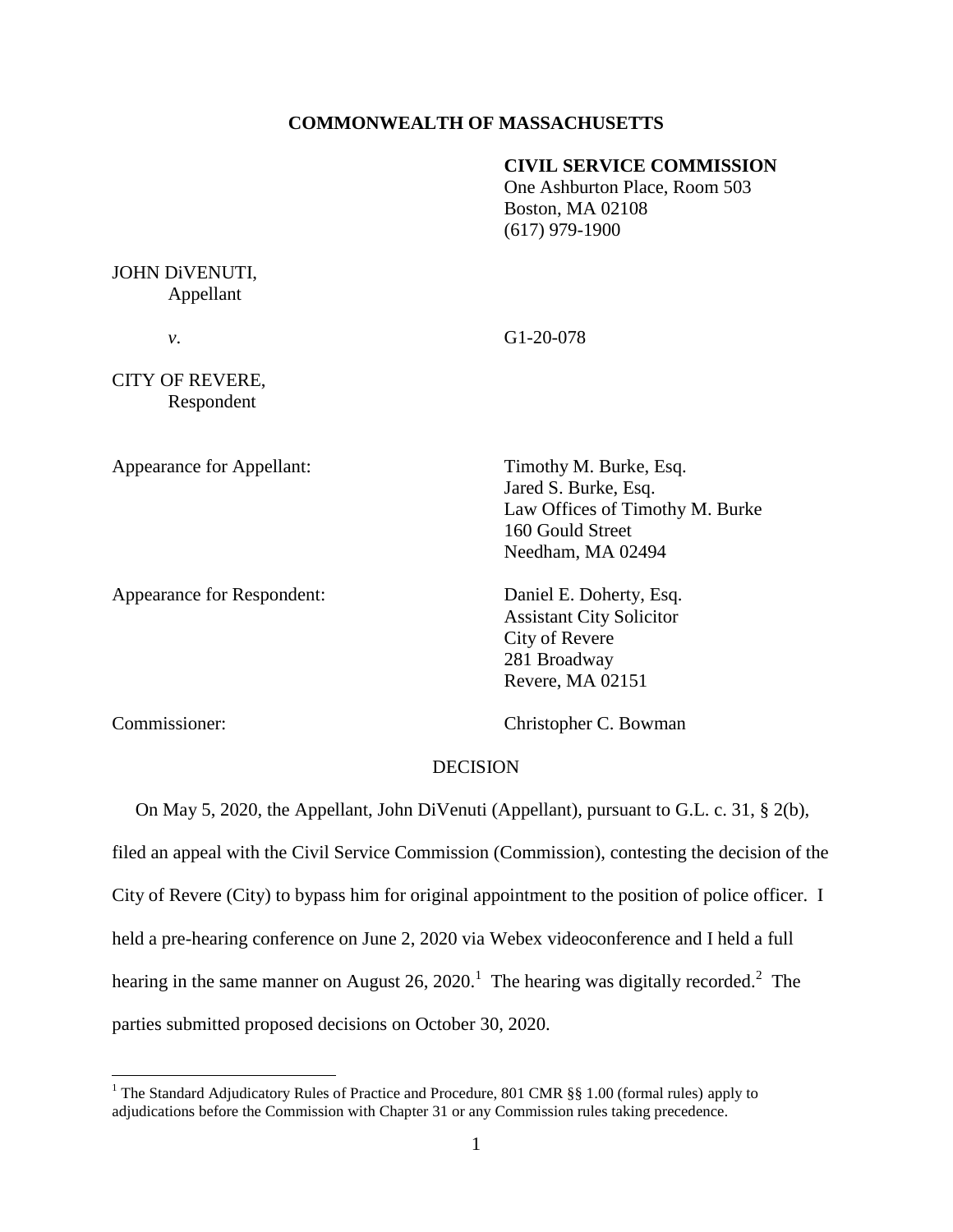# **FINDINGS OF FACT:**

Seventeen (17) exhibits were entered into evidence at the hearing (Respondent Exhibits 1-16  $(R1 - R16)$ ) and one (1) document (Post-Hearing Exhibit 1 (PH 1)) was submitted by the City after the hearing at my request. Based on the exhibits and the testimony of the following witnesses:

## *Called by the City:*

- $\blacksquare$  Ms. B;<sup>3</sup>
- Detective David Caramanica, Revere Police Department;
- Detective Douglas Zingali, Revere Police Department;
- Cheryl McCormick, attorney with the City of Revere;
- **Officer Kenneth Bruker, Revere Police Department;**
- Sgt. Joseph Internicola, Revere Police Department;
- Lt. Maria LaVita, Revere Police Department;

#### *Called by the Appellant:*

• John DiVenuti, Appellant;

and taking administrative notice of all matters filed in the case and pertinent statutes, regulations,

policies, and reasonable inferences from the credible evidence, I make the following findings of

fact:

 $2<sup>2</sup>$  If there is a judicial appeal of this decision, the plaintiff in the judicial appeal would be obligated to supply the court with a transcript of this hearing to the extent that he/she wishes to challenge the decision as unsupported by substantial evidence, arbitrary or capricious, or an abuse of discretion. In such cases, this CD should be used by the plaintiff in the judicial appeal to transcribe the recording into a written transcript.

 $3$  A pseudonym.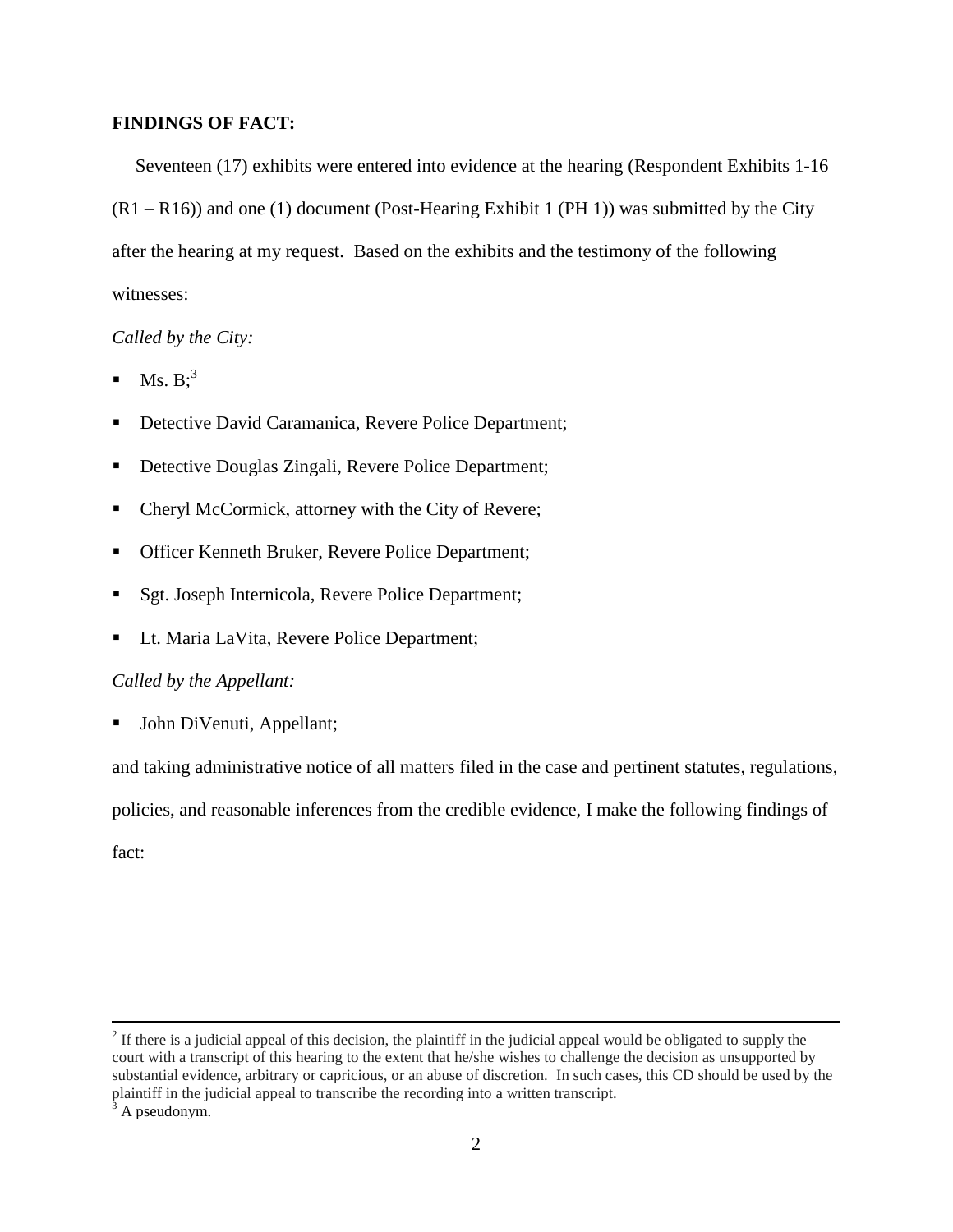## *Background of Appellant*

- 1. Revere, Massachusetts is a city located approximately six (6) miles north of Boston, with a population of approximately 54,000 people. ( [https://www.revere.org/next-stop](https://www.revere.org/next-stop-revere/data#demographics)[revere/data#demographics\)](https://www.revere.org/next-stop-revere/data#demographics)
- 2. The Appellant is twenty-seven (27) years old. He is a long-time resident of Revere, where he currently resides with his wife. He is fluent in two languages; is a disabled veteran who has served with the United States Army since 2013, from which he was honorably discharged. (Testimony of Appellant)
- 3. The Appellant also served with the Massachusetts Army National Guard from 2014 to 2017 and currently remains with the 181<sup>st</sup> Infantry Massachusetts Army National Guard in the rank of Sergeant. (Testimony of Appellant)
- 4. In 2017, the Appellant transitioned to active duty regular army and was stationed at Fort Bliss in El Paso, Texas. (Testimony of Appellant)
- 5. During his military career, he has never had any disciplinary action taken against him.

(Testimony of Appellant)

6. The Appellant's supervisor in the U.S. Army describes him as follows:

"He's demonstrated unyielding integrity; through his peers and subordinates, he's created a professional climate based on respect; he's supported and upheld the Army's SHARP and Equal Opportunity policies; he has demonstrated stamina and endurance in completing logs, duties, daily duties and missions." (Testimony of Caramanica)

7. The Appellant's most recent employment apart from the military was with a local

construction company where he worked as an excavation laborer from April 2016 to January

2017. (Post-Hearing Exhibit 1)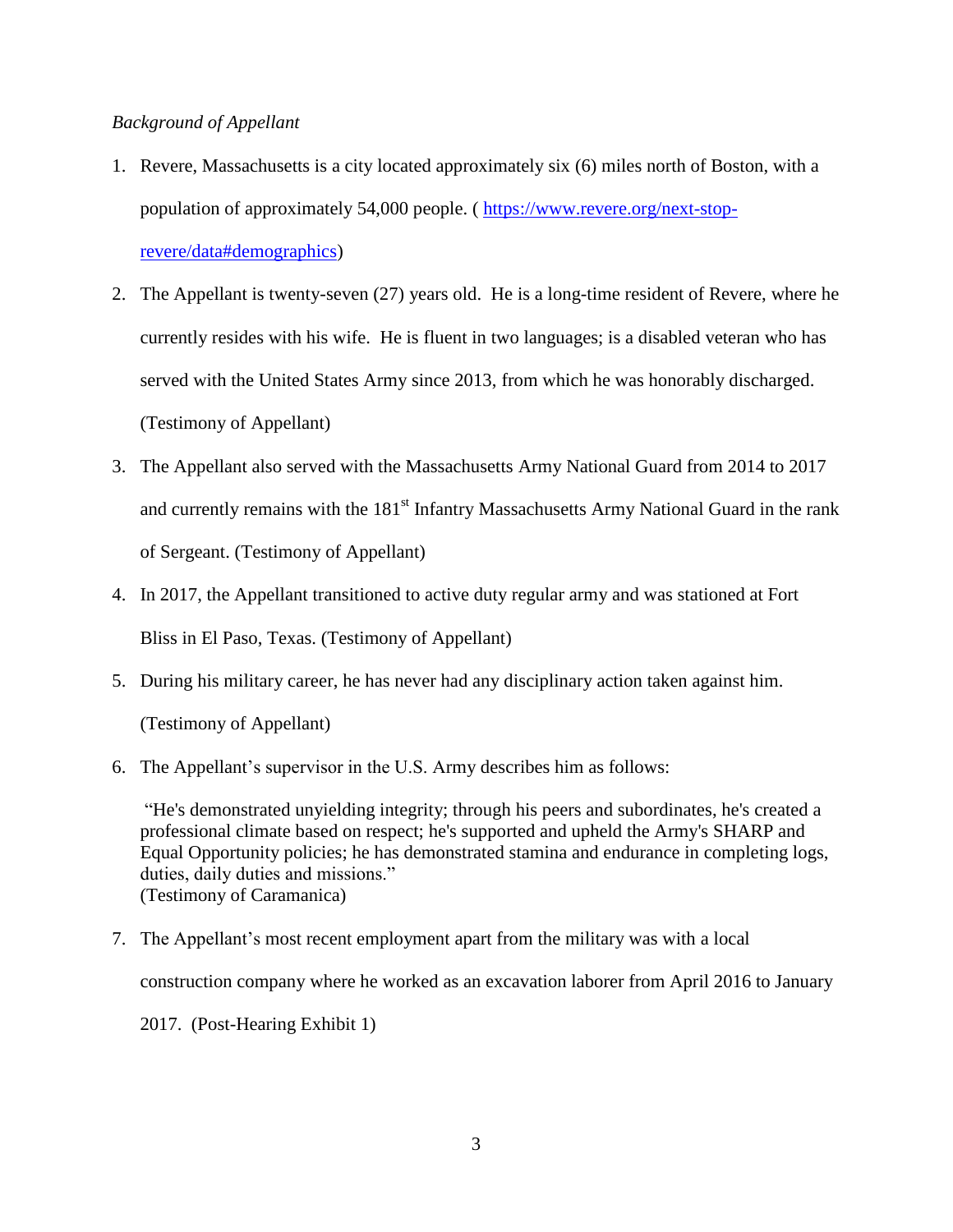#### *Appellant's Civil Service Application History with the City*

- 8. As part of a *prior* examination and hiring cycle, the Appellant's name appeared on Certification No. 05861, issued to the City on October 18, 2018. (Testimony of Lt. Lavita)
- 9. The City was authorized to appoint seven (7) candidates from Certification No. 05861. As the Appellant was on active military duty, the City was able to begin, but was not able to complete, the investigation and review of the Appellant. For that reason, the City appointed only six (6) candidates from Certification No. 05861 and asked the state's Human Resources Division (HRD) to keep the Appellant in a "referred" status on Certification No. 05861. All six candidates appointed from Certification No. 05861 were ranked below the Appellant. (Testimony of Lavita)
- 10. On March 23, 2019, the Appellant took another civil service examination for police officer and received a score of 89. (Stipulated Fact)
- 11. On September 1, 2019, HRD established an eligible list of candidates for Revere Police Officer. (Stipulated Fact)
- 12. On November 8, 2019, the Appellant's name appeared third on Certification No. 06738, from which the City was authorized to appoint eight (8) candidates as police officer. (Exhibit R1)
- 13. Thus, as of November 8, 2019, the Appellant's name now appeared on two (2) Certifications that had been issued to Revere: Certification No. 05861 (still in referred status as his review process had not been completed while he was on active military duty) and Certification No. 06738 (which occurred as a result of the Appellant taking another civil service examination). (Exhibit R1 and Testimony of Lavita)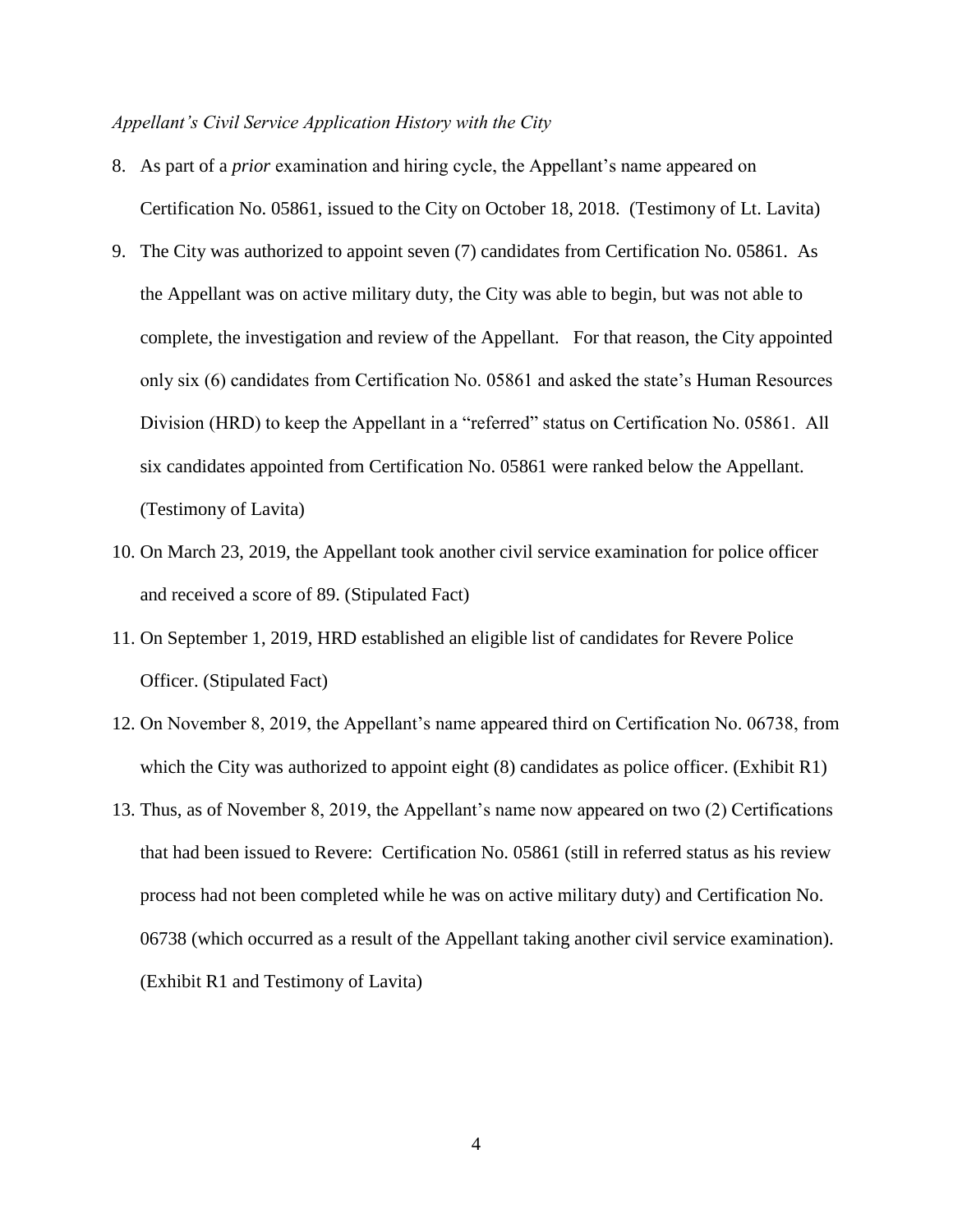- 14. The City proceeded with the Appellant's background and review process, which first began under Certification No. 05861, when it reviewed candidates as part of the next hiring cycle on Certification No. 06738. (Testimony of Lavita)<sup>4</sup>
- 15. The City ultimately appointed six (6) candidates from Certification No. 06738, four (4) of whom were ranked below the Appellant. (Stipulated Facts and Testimony of Lavita) *City's Stated Reasons for bypassing the Appellant*
- 16. Among the reasons cited in the City's bypass letter are: 1) two (2) allegations of domestic violence in 2012, both involving the same female; 2) alleged vehicle moving violations in 2012; and 3) alcohol-related incidents in 2013. (Exhibit R2; Testimony of Caramanica and Lavita)
- *Findings Related to Two (2) Allegations of Domestic Violence*

 $\overline{a}$ 

- 17. As part of the Appellant's background investigation, the City queried the Revere Police Department's in-house computer system for any Revere police involvements that the Appellant may have had, which is any time a person gives his or her name to police, whether as a victim, witness, or defendant. The system also has access to Coplink, a public safety sharing database which gives member police departments access to reports from other agencies. (Testimony of Caramanica)
- 18. The review of the in-house computer system revealed two (2) calls involving the Appellant in 2012 related to the domestic violence allegations cited in the bypass letter: January 2012 and October 2012. (Testimony of Caramanica)

<sup>&</sup>lt;sup>4</sup> It appears that the City complied will all requirements regarding the review of active military duty candidates, including keeping one (1) position open on the prior Certification until the Appellant's background and review process was completed. While the City should have notified the Appellant that he was ultimately bypassed by 10, as opposed to 4, other candidates, I considered that he was bypassed by 10 candidates as part of my review of this matter. It does not change my final conclusion regarding whether there was reasonable justification to bypass him for appointment.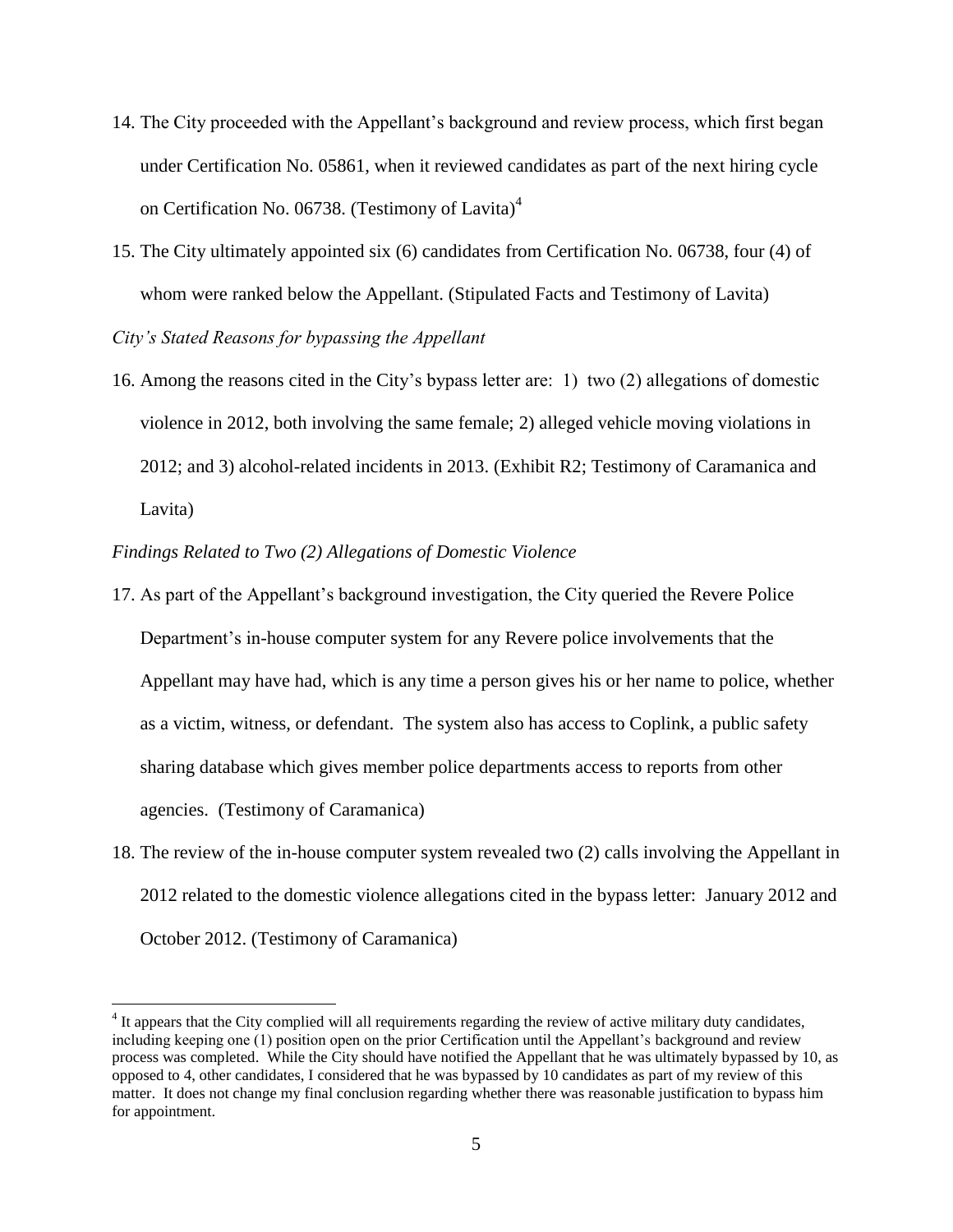- 19. On January 11, 2012, at approximately 4:30 p.m., Revere police officers Kenneth Bruker and Michael Trovato responded in separate cars to the area near Taft Street regarding a call of a domestic disturbance. Upon their arrival, the Appellant was standing on one side of the street, and two females, Ms.  $A<sup>5</sup>$  and Ms. B, were on the other side. The Appellant, who was then 19 years old, told Officer Bruker that he and his girlfriend, Ms. A, had been arguing in his car and that when they arrived at her aunt's house on Taft Street she threw a cell phone at him and slapped him in the face. She then exited the car and proceeded up the stairs to the house. The Appellant told the police officer that he got out of the car and continued arguing with her in the foyer, and he grabbed her arm and she slapped him again. Ms. A told Officer Bruker that the Appellant grabbed her arm and pushed her back, and she slapped him, and the Appellant took her pocketbook and threw it in the street. She was insistent that the Appellant not be arrested, that she was not afraid of him, and did not want to seek a 209A order. She stated that she would not testify against him in court. The Appellant was not arrested, but was later summonsed to court on a charge of domestic assault and battery. (Exhibit 7, Testimony of Bruker)
- 20. The police report for this incident was written by Officer Bruker. According to Officer Bruker's report, Ms. B, a percipient witness to the incident on January 11, 2012, provided her statement to another police officer, Officer Trovato. (Exhibit 7, Testimony of Bruker)
- 21. Ms. B. testified before the Commission. She was a reluctant witness who only appeared after being served by the City with a Commission-authorized subpoena. (Testimony of Ms. B; Administrative Record)

 $\overline{a}$ 

 $5$  A pseudonym.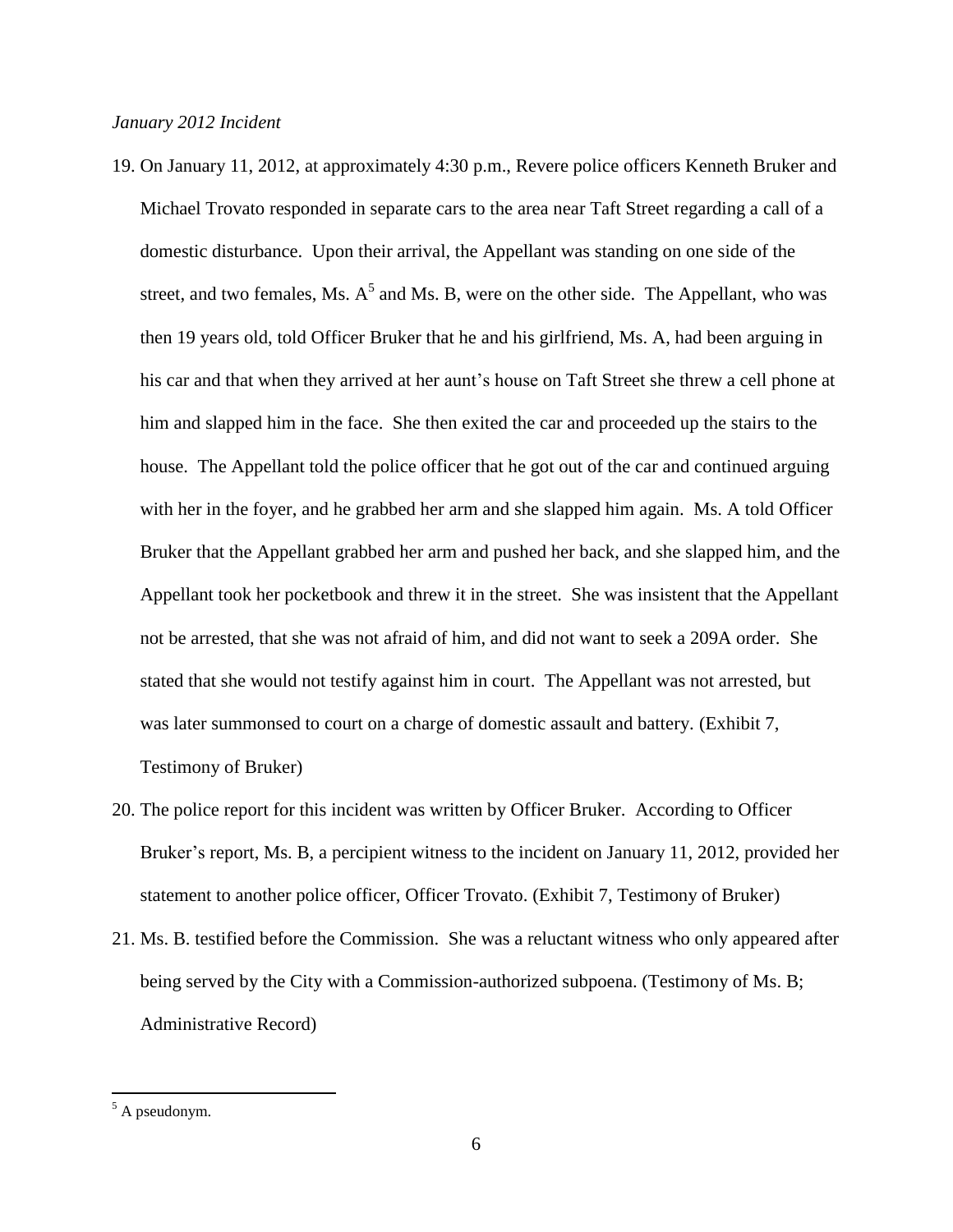- 22. On January 11, 2012, Ms. B. had an appointment at a hair salon in Revere located at or near Taft Street and Broadway. During that appointment, she briefly stepped out of the salon to go to her car which was parked on Taft Street. (Testimony of Ms. B)
- 23. While near her car, Ms. B, from across the street, heard a male and female arguing and tugging back and forth on a pocketbook. She saw the pocketbook get dumped out and thrown in a yard. She heard a slapping sound, but she did not see what caused it. She saw the male pulling the female's hair. The male called Ms. B an "old lady" and told her to mind her own business. Ms. B. called the police. (Testimony of Ms. B)
- 24. On March 22, 2019, as part of the background investigation, Det. Caramanica met with the Appellant at the Revere Police station and gave him the opportunity to address the January 11, 2012 incident. The Appellant told Det. Caramanica that he and Ms. A were in a dating relationship at the time and that they were arguing in the car when she began to hit him. He told Det. Caramanica that he threw her pocketbook, but stated that he never hit or grabbed her. He said he was summonsed to Chelsea Court where Ms. A testified that nothing happened, and the case was dismissed. (Exhibit R16, Testimony of Det. Caramanica) *October 2012 incident*
- 25. On October 16, 2002, at approximately 2:30 a.m., Revere police officer Joseph Internicola was dispatched to Prospect Avenue for a female report of a past assault. The weather was cold and rainy. Upon his arrival, he met Ms. A standing in the rain outside her aunt's house because, according to her, no one had answered her knocks and she did not want to wake the baby inside by ringing the doorbell. She was crying and upset. She stated that she had been sleeping at her boyfriend John DiVenuti's house when he woke her up holding her cell phone and was yelling at her about messages he saw on her phone. Ms. A told the officer that he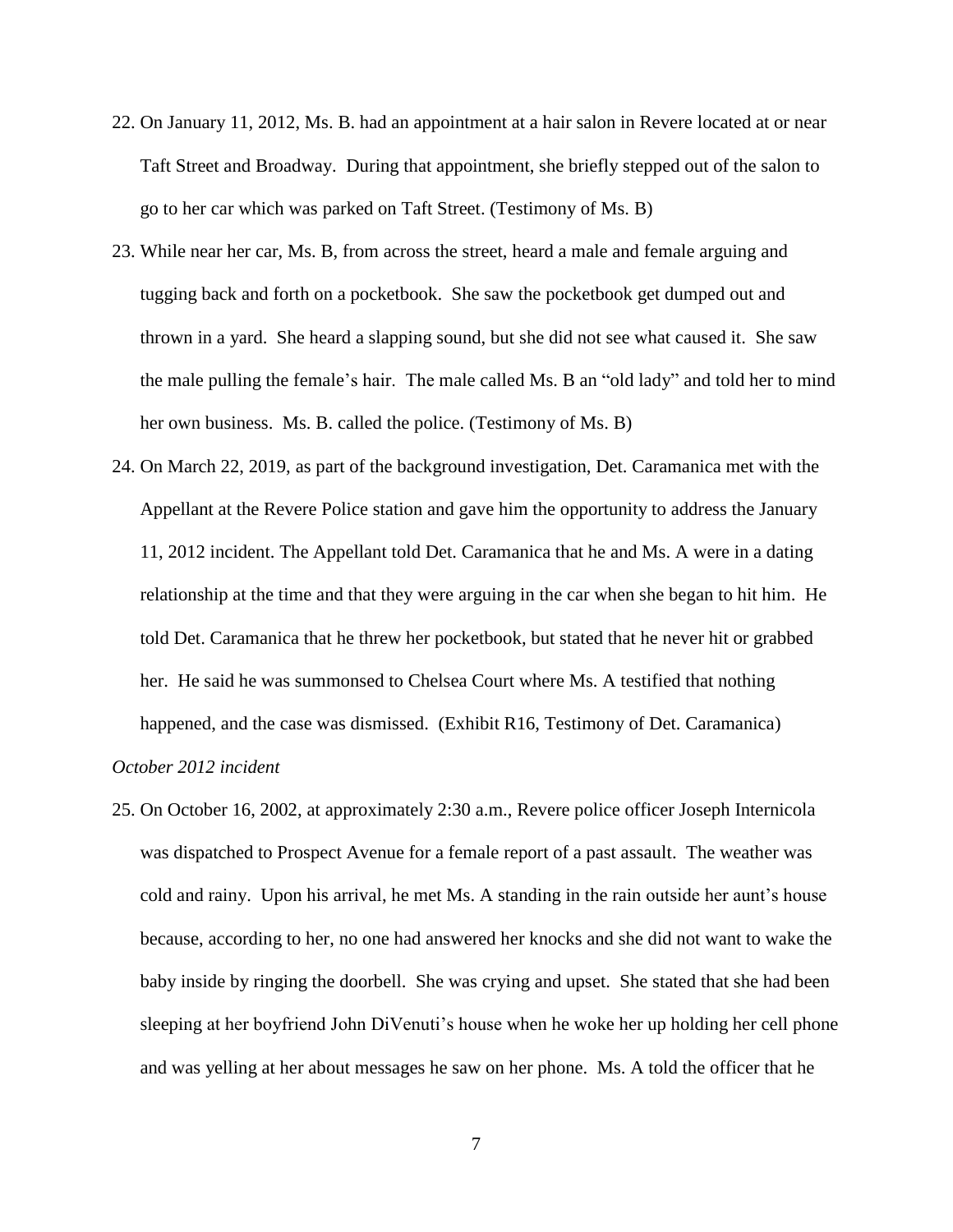(DiVenuti) yelled obscenities at her and told her to leave his house. She also made allegations that DiVenuti made physical contact with her. Officer Internicola observed that Ms. A was bleeding from a laceration to her right index finger which she said she received during the struggle with the Appellant. Officer Internicola advised her of her 209A rights and dropped her at a taxi stand so that she could get a ride home to Lynn. The Officer in Charge ordered him to have the Appellant summonsed to court, as opposed to arresting him that night. The Appellant was summonsed to court on four counts of domestic assault and battery. (Exhibit 11, Testimony of Sgt. Joseph Internicola)

- 26. The Appellant was also given the opportunity to address this incident during his interview with Det. Caramanica on March 22, 2019. He told the detective that he and Ms. A were not dating at the time and that he was out with a friend when she called and said she was going to his house. He explained to Det. Caramanica that he had a separate entrance to his apartment which he left unlocked, and that Ms. A was aware of that. He stated that he told her that she was not welcome and not to go in the house. He told the detective that, when he arrived home an hour later, she was asleep in his bed, and he got into an argument with her trying to get her to leave his house. He said that as she was leaving she said she was going to call the police and tell them that he had hit her. He said he did not speak with any police officers that night, but later received a summons to appear in Chelsea District Court. He stated that Ms. A told the clerk that nothing happened and the case was dismissed. (Testimony of Caramanica)
- 27. Shortly after his interview with the Appellant on March 22, 2019, Det. Caramanica contacted Ms. A by telephone and told her that he was doing a background investigation for employment of her former boyfriend, the Appellant, and she said that he was a good guy and that they had moved on with their lives. When he asked her about the domestic incidents,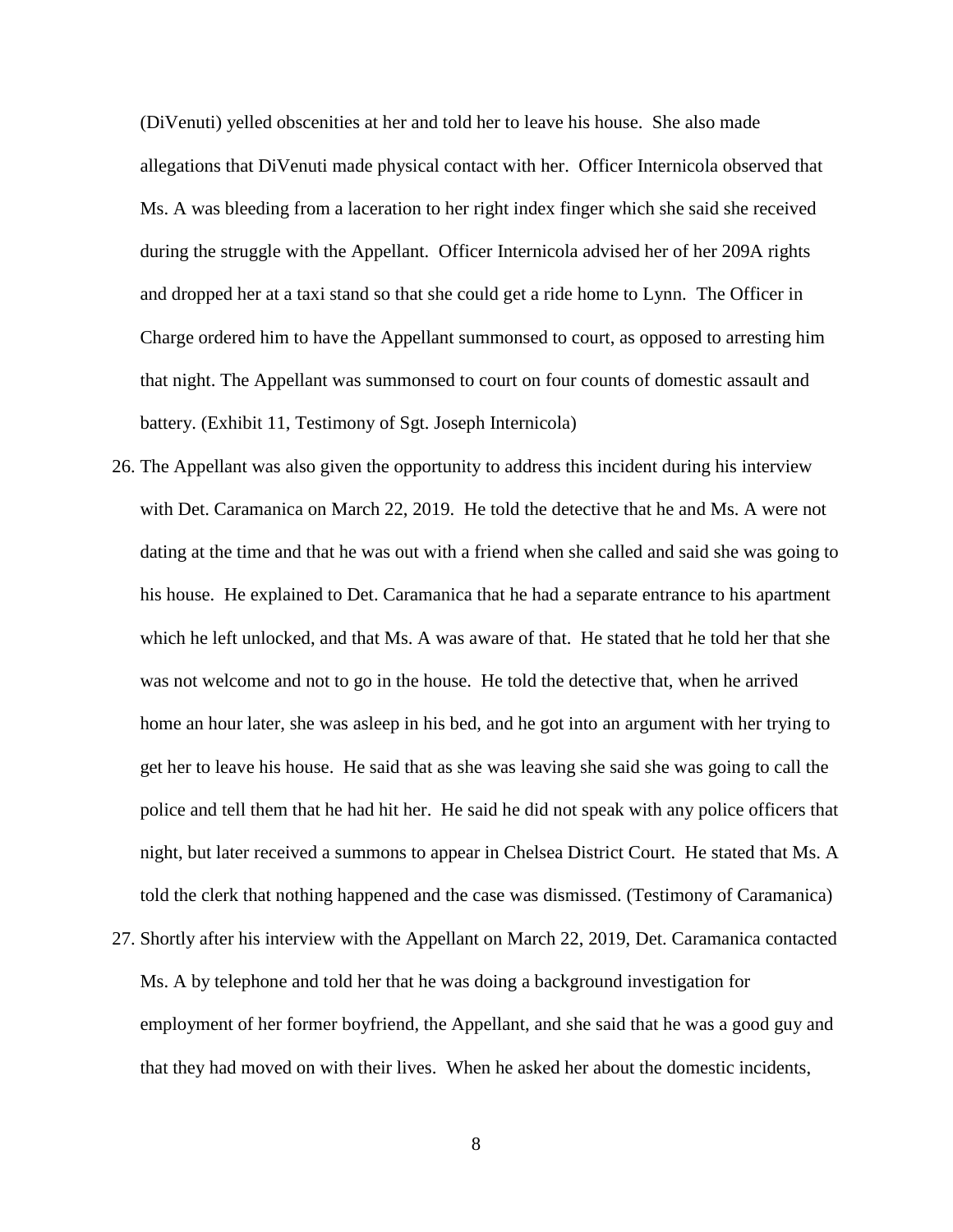she stated that nothing happened, but when he pointed out that her initial reports indicate otherwise, she said that whatever she said in the reports was true. (Testimony of Caramanica)

28. The police department where Ms. A currently resides told Detective Caramanica that Ms. A has a history of filing false reports and on numerous occasions claimed that there was a crime that turned out to be untrue. (Testimony of Caramanica)

## *October 2012 Moving Violation*

- 29. On October 22, 2012, the Appellant was stopped by the State Police on Route 1 southbound in Peabody/Lynnfield. According to the Trooper's report, the Appellant was clocked by radar traveling at speeds of up to 88 mph in a 50 mph zone and making multiple lane changes to avoid slower moving vehicles without using a directional signal. He was cited for negligent operation, unsafe lane change, and speeding. (Exhibit R12)
- 30. Detective Caramanica gave the Appellant an opportunity to address this incident during their interview on March 22, 2019. The Appellant told the detective that he had to pay a fine and do 20 hours of community service as a result of in the incident. (Exhibit 12, Testimony of Det. Caramamica)<sup>6</sup>

#### *October 2013 Alcohol-Related Incidents*

 $\overline{a}$ 

31. According to a Revere police report, the Appellant, on October 28, 2013, was taken into protective custody when, after having been escorted out of the Moose Lodge on Broadway in Revere earlier due to aggressive behavior towards other patrons and told not to return, he returned in an intoxicated state and argued with the detail officer as to why he had to leave. (Exhibit 14)

 $6$  During his testimony before the Commission, the Appellant indicated that he was also required to attend a National Safety Council driver training course.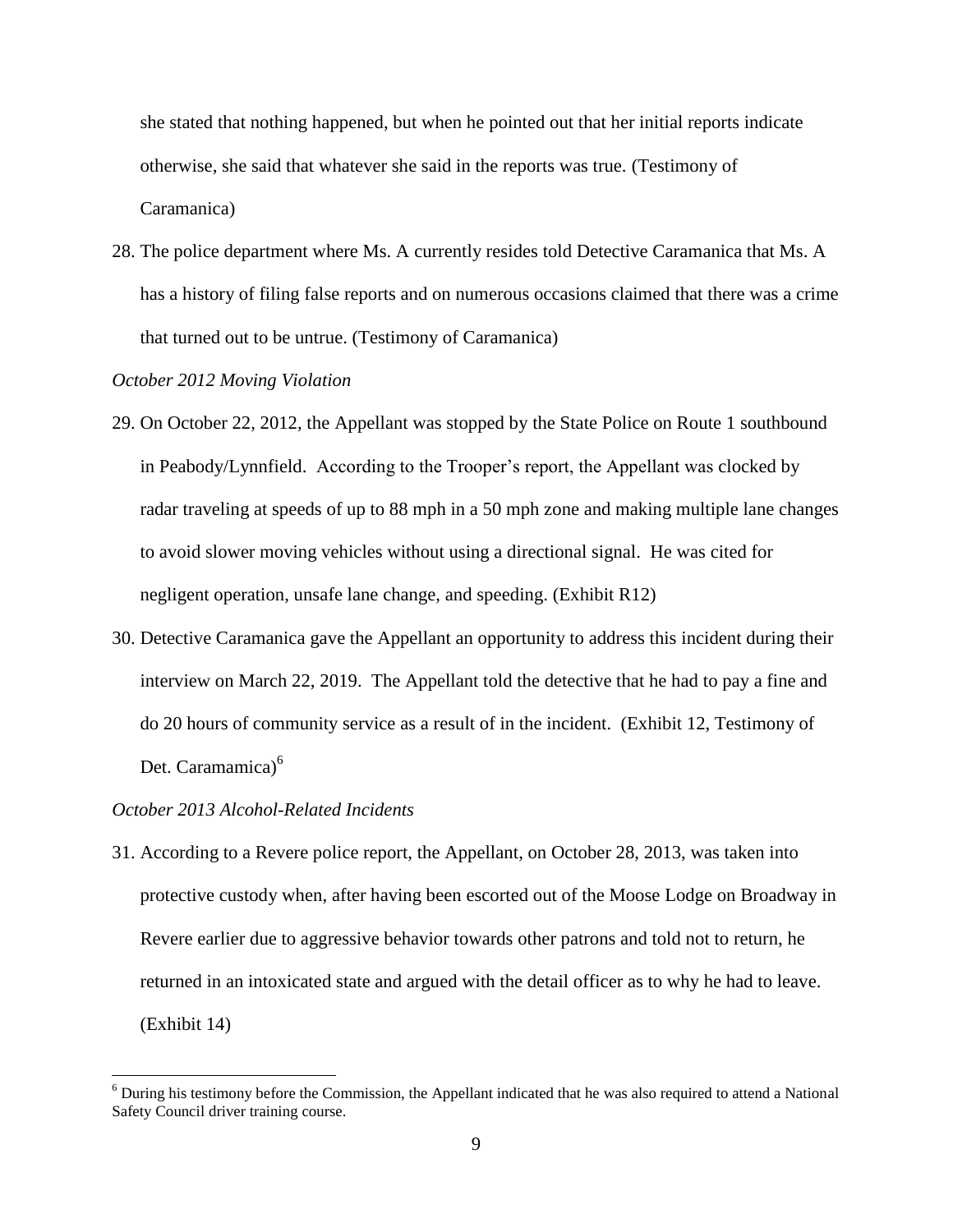- 32. Also according a Revere police report, sometime after 2:00 a.m. on October 29, 2013, a Revere Police Officer responding to reports of a disturbance involving 15-20 youths and a large group fighting saw the Appellant and another man on the street, and immediately recognized the Appellant as a male party who had been taken into protective custody earlier in the shift. According to the report: both parties were uncooperative and yelling and swearing at each other; the police officer informed the Appellant's companion that he was going to be placed in protective custody and informed the Appellant that he was under arrest; while the Appellant's companion complied, the Appellant tensed up his arms so that he could not be handcuffed and complied only when his friend yelled at him to stop resisting. The Appellant was charged with disorderly conduct. (Exhibit 3)
- 33. When asked about this incident by Det. Caramanica during the background interview, the Appellant stated that after being released from protective custody he went to a house party and got into a fight, and that when his friend was being placed in protective custody the Appellant said, "If you take him, you will have to take me." (Testimony of Caramanica)
- 34. As part of his interview with Detective Carmanica, the Appellant stated words to the effect:

"I was a young kid. I was just out of high school. I explained my overuse with alcohol, I went out to parties with my friends, and that's what I did as a young teenager. After my incident in 2013 where I was arrested for disorderly conduct, I woke up the next day and I brought myself to an Army recruiter and I just decided to change my ways. I knew that that wasn't really me; it was just something that I was a young kid in high school in the City of Revere. We were young kids. We played sports and we liked to experiment with alcohol. And so that's just the honest truth, but I knew that that wasn't who I was, so I decided to change my ways."

(Testimony of Appellant)

## *City's decision-making process*

35. In Detective Caramanica's report regarding the Appellant, he wrote: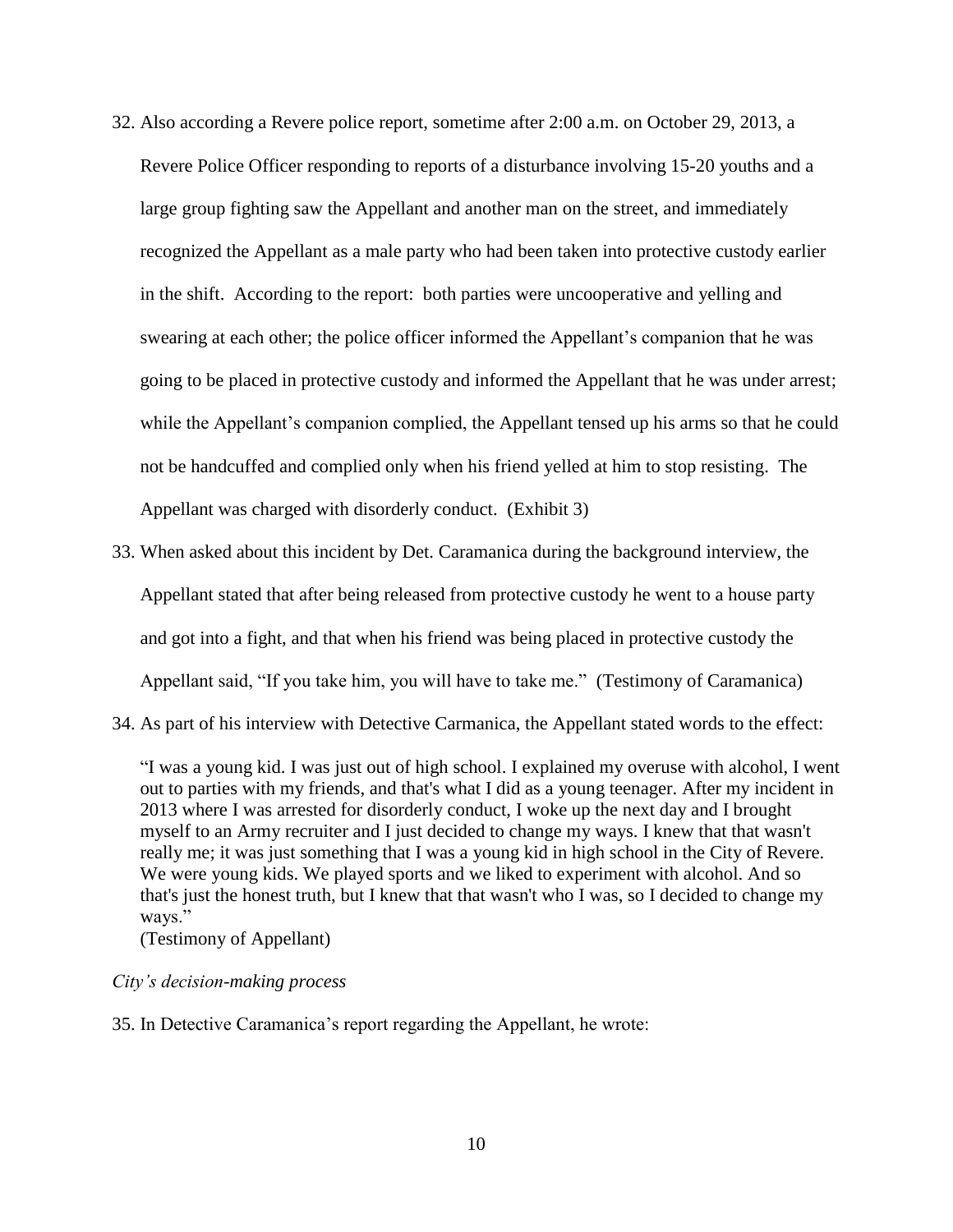"Mr. DiVenuti appeared to be remorseful for his actions when he was younger and confronted his past head on. Mr. Divenuti appears to have matured and has represented himself in a professional manner. He has reached the rank of Sergeant in the United States Military serving as a team leader to his troops and got married while on his tour of duty with the military." (Exhibit 16)

- 36. Detective Caramanica retained his investigation notebook until it had been updated for the subsequent hiring cycle under Certification No. 06738, at which time he gave it to Lt. LaVita who read it and passed it on to the Chief of Police, James Guido. The Chief, in turn, passed it around to those who would be on the interview panel, which he typically did the day before or the morning of the interview. (Testimony of LaVita)
- 37. The Appellant appeared before the interview panel on January 13, 2020. The interview panel consisted of Chief Guido, Captain Dennis Collyer, Captain Michelle Mangino, Lt. Maria LaVita, Det. David Caramanica, and Officer Joseph Turner. The interview was approximately 30-40 minutes long. The Appellant was asked a number of questions, including situational questions. He was asked about some of his police involvements, including at least one of the domestic incidents. During the interview, Captain Collyer expressed concern about the number of police involvements, as it was not what they typically see. (Testimony of LaVita)
- 38. In response to a question on his employment application as to what was the most amount of drinks he had consumed in one evening in the last five years, the Appellant stated "12+ Beers." When asked about his drinking during his interview on January 13, 2020, he stated that he has a beer or two when he goes out to eat with his wife and drank twelve beers at a recent Thanksgiving holiday event. (Testimony of LaVita)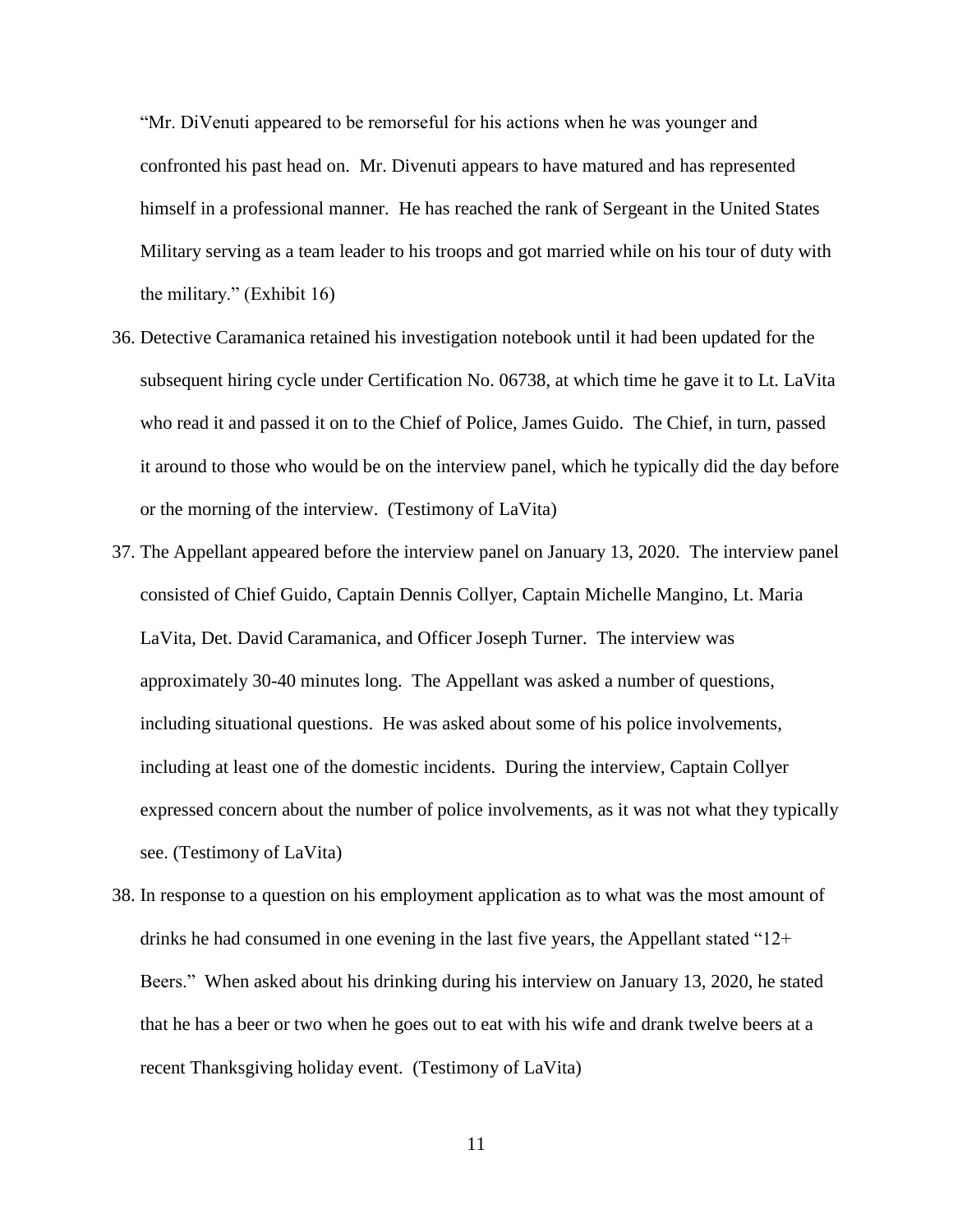39. The Chief and the Appointing Authority (the Mayor) decide who will be given conditional offers of employment. Lt. LaVita provided the Chief with a chronological summary of things that were concerning regarding the Appellant's background, and at some point following the Appellant's interview, the Chief, after conferring with the Mayor, instructed Lt. LaVita to prepare a bypass letter for the Appellant. The bypass letter was dated March 4, 2020. (Testimony of LaVita, Exhibit R2)

### *Legal Standard*

 The fundamental purpose of the civil service system is to guard against political considerations, favoritism, and bias in governmental hiring and promotion. The commission is charged with ensuring that the system operates on "[b]asic merit principles." Massachusetts Assn. of Minority Law Enforcement Officers v. Abban, 434 Mass. 256, 259, citing Cambridge v. Civil Serv. Comm'n., 43 Mass.App.Ct. 300, 304 (1997). "Basic merit principles" means, among other things, "assuring fair treatment of all applicants and employees in all aspects of personnel administration" and protecting employees from "arbitrary and capricious actions." G.L. c. 31, section 1. Personnel decisions that are marked by political influences or objectives unrelated to merit standards or neutrally applied public policy represent appropriate occasions for the Civil Service Commission to act. Cambridge at 304.

 The issue for the Commission is "not whether it would have acted as the appointing authority had acted, but whether, on the facts found by the commission, there was reasonable justification for the action taken by the appointing authority in the circumstances found by the commission to have existed when the Appointing Authority made its decision." Watertown v. Arria, 16 Mass.App.Ct. 331, 332 (1983). See Commissioners of Civil Service v. Municipal Ct. of Boston, 369 Mass. 84, 86 (1975); and Leominster v. Stratton, 58 Mass.App.Ct. 726, 727-728 (2003).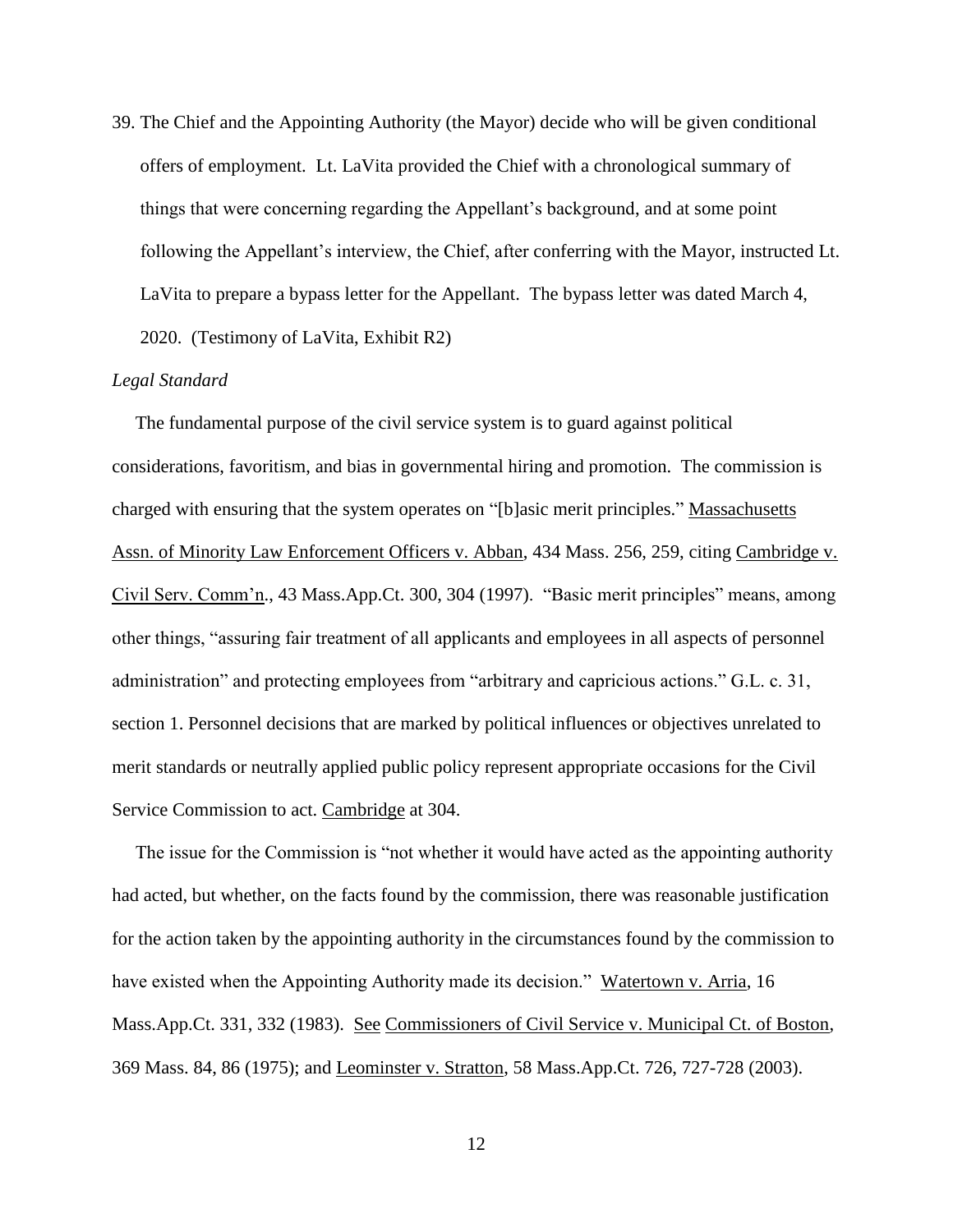The Commission's role, while important, is relatively narrow in scope: reviewing the legitimacy and reasonableness of the appointing authority's actions. City of Beverly v. Civil Service Comm'n, 78 Mass.App.Ct. 182, 189, 190-191 (2010) citing Falmouth v. Civil Serv. Comm'n, 447 Mass. 824-826 (2006) and ensuring that the appointing authority conducted an "impartial and reasonably thorough review" of the applicant. The Commission owes "substantial deference" to the appointing authority's exercise of judgment in determining whether there was "reasonable justification" shown. Beverly citing Cambridge at 305, and cases cited. "It is not for the Commission to assume the role of super appointing agency, and to revise those employment determinations with which the Commission may disagree." Town of Burlington and another v. McCarthy, 60 Mass. App. Ct. 914, 915 (2004).

Disputed facts regarding alleged prior misconduct of an applicant must be considered under the "preponderance of the evidence" standard of review as set forth in the SJC's recent decision in Boston Police Dep't v. Civil Service Comm'n, 483 Mass. 461 (2019), which upheld the Commission's decision to overturn the bypass of a police candidate, expressly rejecting the lower standard espoused by the police department. Id., 483 Mass. at 333-36.

## *Analysis*

 Here, the City has proved, by a preponderance of the evidence, that the Appellant, several years ago, engaged in the following misconduct:

- 1. While involved in a dispute with a romantic partner, the Appellant dumped the contents of the female's pocketbook on the ground and pulled her hair.
- 2. The Appellant drove erratically at a high rate of speed (88 MPH in a 50 MPH zone) on Route 1.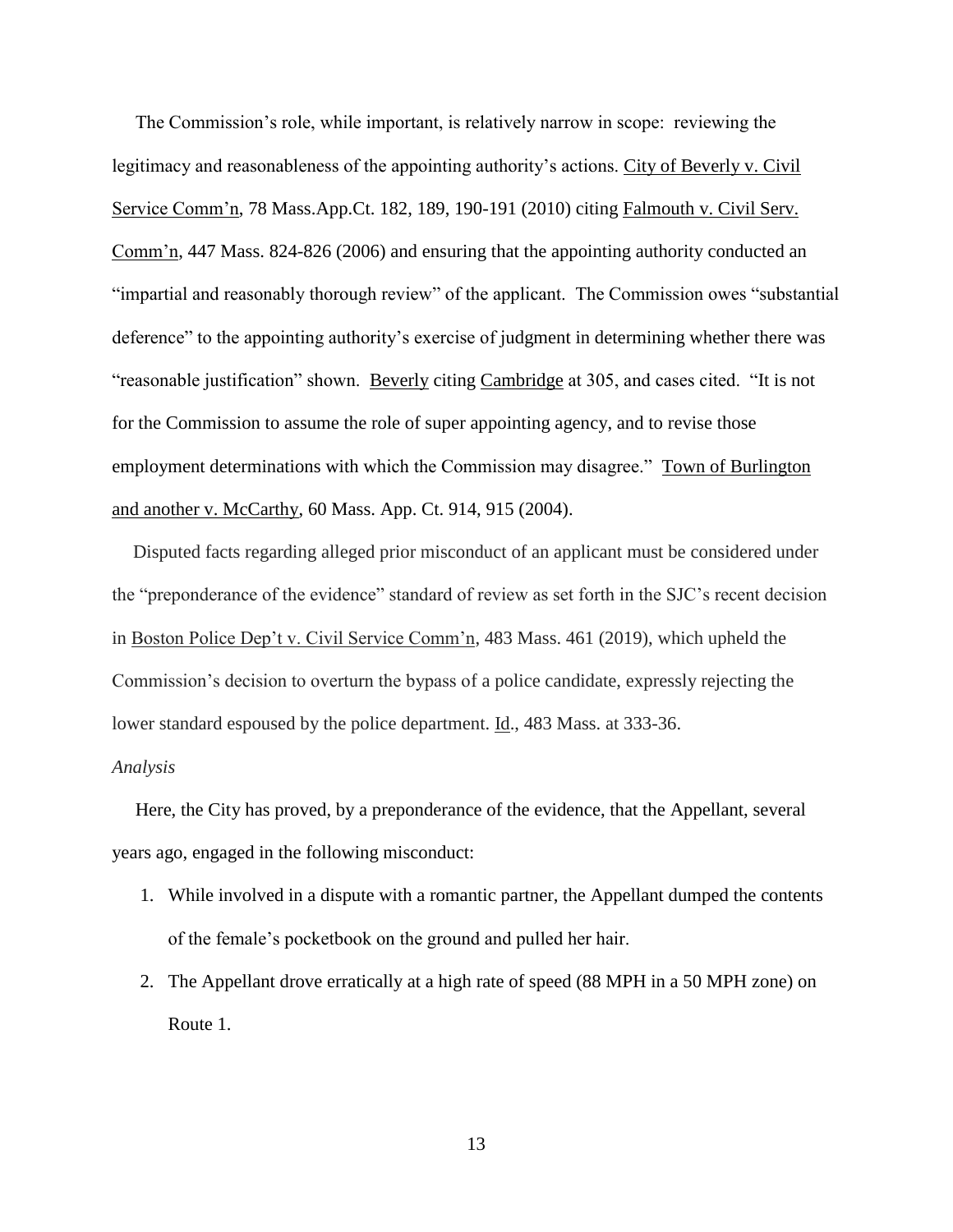3. The Appellant, on two different occasions on the same night, become intoxicated and acted in a belligerent manner toward a Revere police officer.

 The Appellant acknowledged during his testimony that he dumped the contents of the female's pocketbook on the ground during a dispute between the two of them. In regard to whether he pulled the female's hair during that same incident, I credit the testimony of Ms. B. As noted in the findings, she was a reluctant witness. Although she does not know the Appellant, Ms. B was distressed that her testimony could negatively impact the Appellant's chances of becoming a Revere Police Officer. That notwithstanding, she provided straightforward and consistent answers regarding what she saw and heard during the interaction between the Appellant and Ms. A in 2012. She took her testimony seriously and carefully recalled what she did --and did not-- see and hear that day. For example, while she said she *heard* a slapping sound, she was quick to point out that she did not *see* what caused that slapping sound. In short, she was not trying to paint the Appellant in a bad light. She had a firm recollection of seeing the male pull the female's hair during the encounter that day and I credit her testimony.

 The Appellant did not dispute the 2013 driving incident, in which he was alleged to be driving erratically on Route 1 at a high rate of speed, which resulted in him being required to perform community service and, according to the Appellant, complete a National Safety Council driving course.

 Although the Appellant has offered a somewhat different account than the police officer's report regarding the two alcohol-related incidents on the same night in 2013, he does not dispute that, after being released from protective custody that night (by Revere Police), he went to a house party and got into a fight.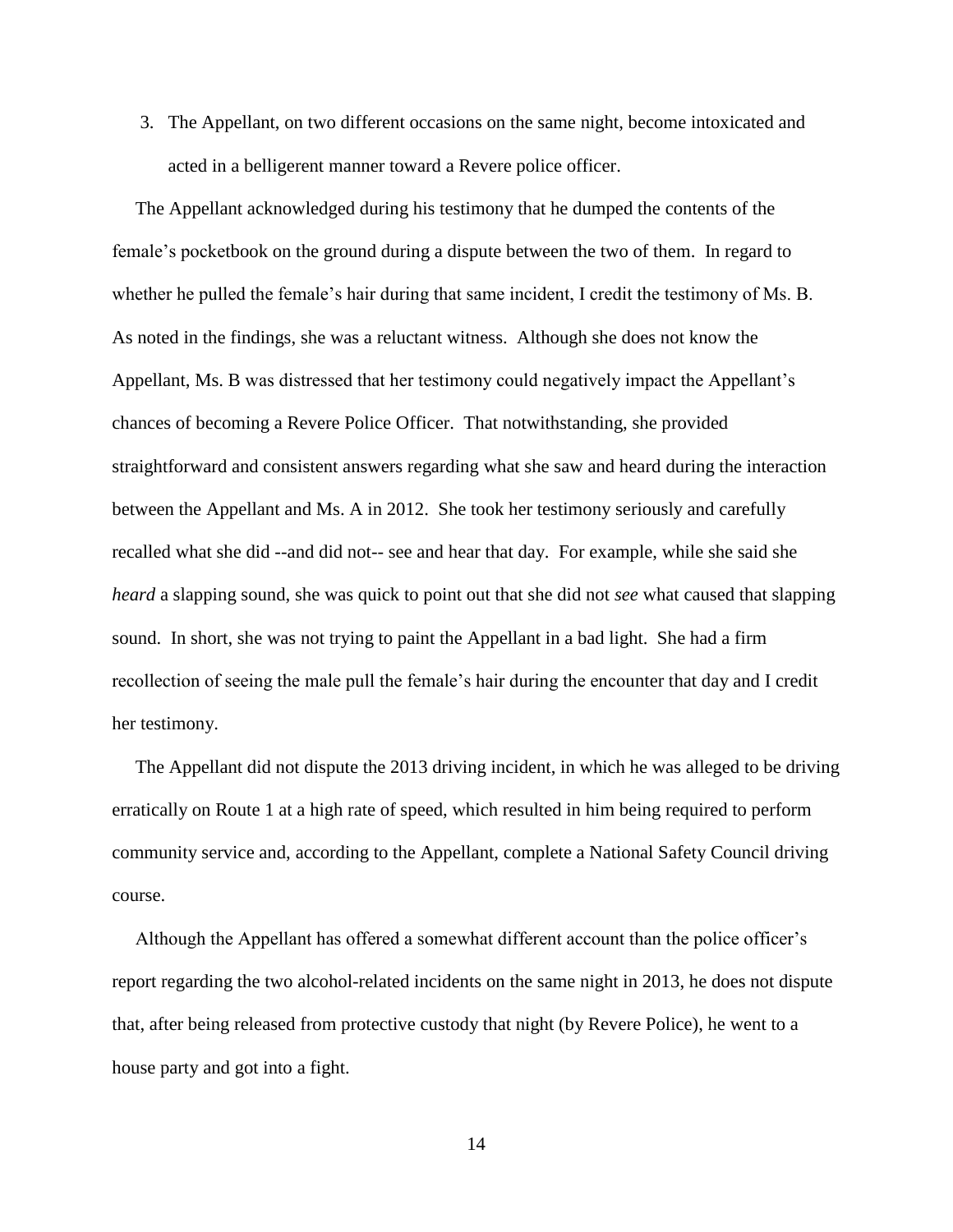The Commission is also tasked with determining whether the City conducted a "reasonably thorough review" which the Commission has consistently held includes providing the applicant with the opportunity to address negative findings about him, particularly if they involve incidents which occurred several years ago. The Appellant was indeed given that opportunity, as part of a one-on-one interview with the background investigator and during an interview with members of the command staff of the Revere Police Department.

 Further, consistent with its core mission, the Commission must examine whether the City's decision was fair and impartial, free of any political or personal bias. Although two candidates among the ten that bypassed the Appellant are related to current members of the Revere Police Department, I do not believe this was a factor in the City's decision to bypass him for appointment. Rather, through their witnesses, they have shown that the City's decision was based solely on their concerns regarding the Appellant's background.

In regard to the broader issue of whether the Appellant's behavior from several years ago provides the City with reasonable justification to bypass the Appellant, there are strong public policy arguments suggesting it is not. Leaders across the political spectrum in Massachusetts have stressed the need to avoid looking at a snapshot of who a candidate was many years ago, but, rather, to look at who that candidate is today, as defined primarily by the intervening years since the misconduct occurred. (See Golden v. Dep't of Correction, G1-19-198 (2019)).

 However, in its recent decision in Boston Police v. Civ. Serv. Comm'n, while the SJC confirmed that an Appointing Authority must prove, by a preponderance of the evidence*,* that the Appellant actually engaged in the alleged misconduct used as a reason for bypass, the Court also reaffirmed that, once that burden of proof regarding the prior misconduct has been satisfied, it is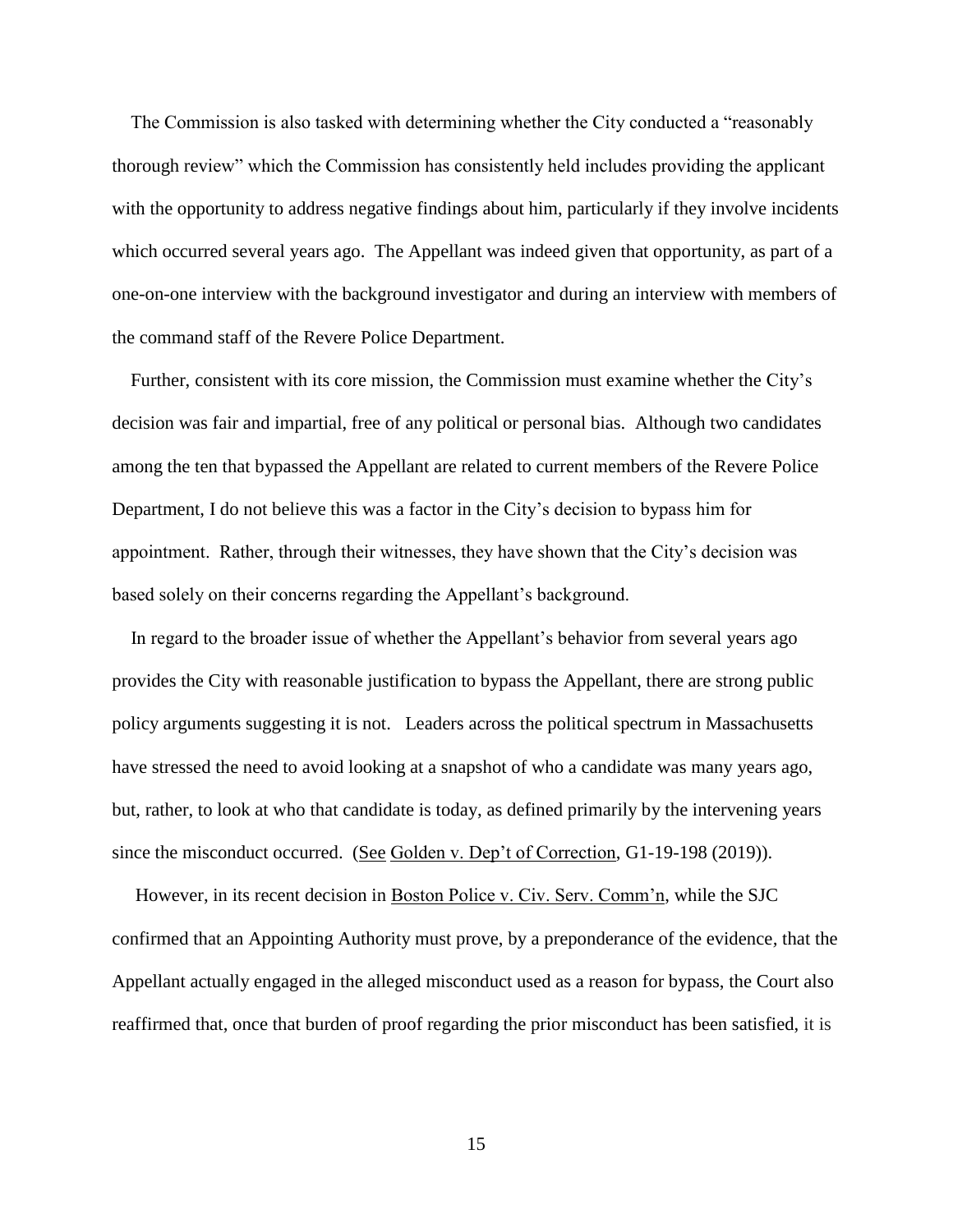for the *appointing authority*, *not the Commission*, to determine whether the appointing authority is willing to risk hiring the applicant.

 Here, it is clear to me that the City tried to reach the appropriate balance, determining whether the Appellant's prior misconduct, albeit from several years ago, creates too much of a risk that the Appellant might engage in future misconduct as a Revere police officer. For example, mindful that some of the prior misconduct was alcohol-related, the interview panel asked the Appellant about his responses to alcohol-related questions on his application. During this exchange, the Appellant stated that, at a recent Thanksgiving holiday event<sup>7</sup>, he had consumed 12 beers in one sitting. The interview panel was justifiably concerned about this answer as they were assessing whether appointing the Appellant was too much of a risk at this time. Finally, I listened carefully to the Appellant's testimony. He has admirable accomplishments, including his military service, and he expressed a sincere desire to serve as a police officer in his hometown for all the right reasons. I was troubled, however, by his apparent inability, in retrospect, to grasp the seriousness of some of his prior misconduct, particularly in regard to the domestic incident. The bulk of his testimony seemed to focus on the actions of the other party, as opposed to his own actions, and how, if he had the benefit of the maturity that he has obviously gained over the years, he would have acted differently years ago.

 In summary, the City has shown that, after conducting a fair, impartial and reasonably thorough review of the Appellant's background, it had reasonable justification to bypass the Appellant for appointment as a Revere Police Officer at this time.

#### *Conclusion*

 $\overline{a}$ 

The Appellant's appeal under G1-20-078 is hereby *denied*.

 $<sup>7</sup>$  The Appellant testified that this occurred in 2017. The interview panel remembers recall the Appellant saying it</sup> was the year prior to the interview (2019).